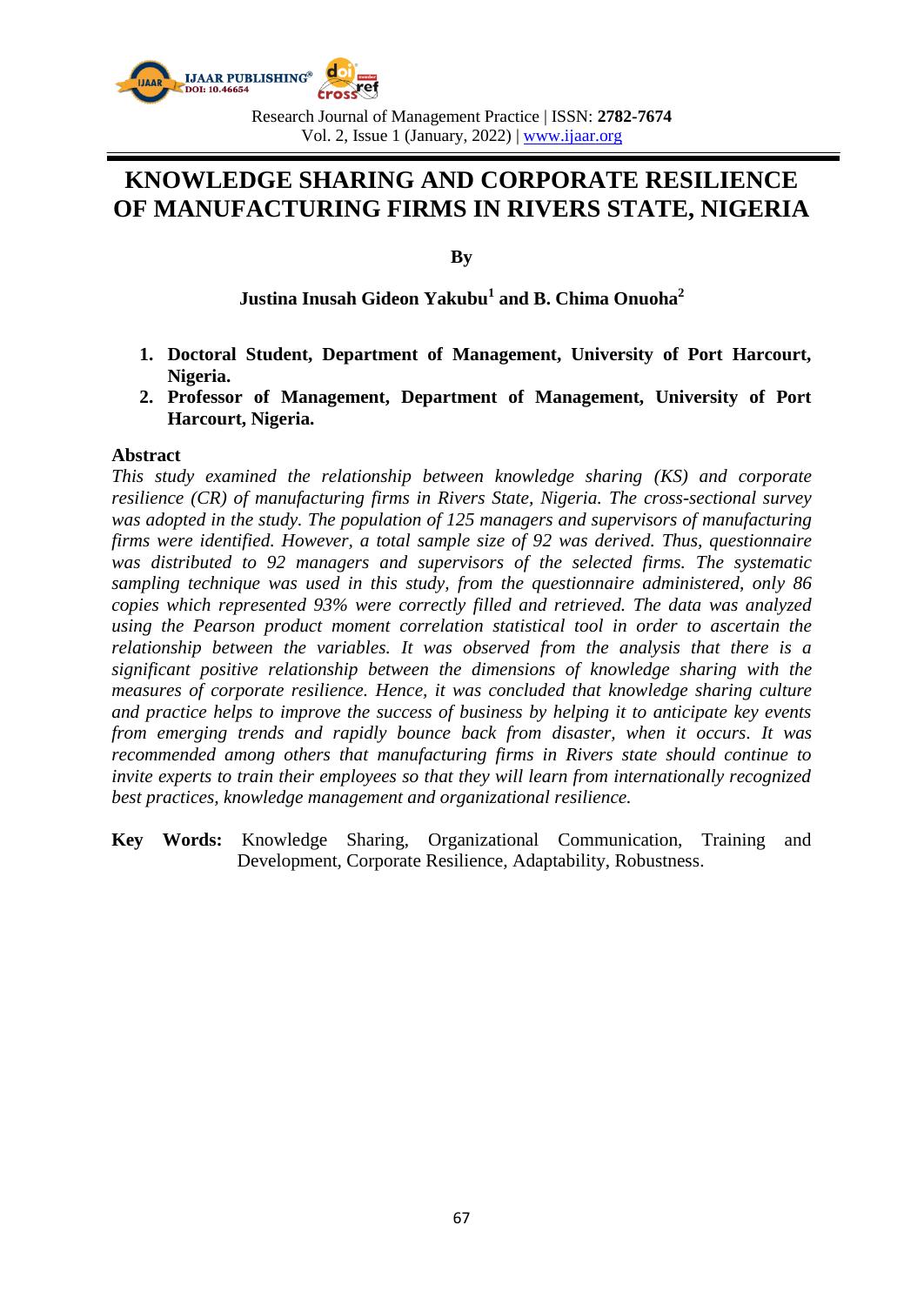# **1.0 Introduction**

Resilience qualities, according to management literature, have an impact on an organization's performance (Lengnick-Hall, et al 2011). Some scholars view organizational resilience as simply the ability to bounce back from unexpected, stressful, and adverse situations and pick up where they left off, while others see organizational resilience as encompassing the development of new capabilities and an expanded ability to keep up with and even create new opportunities (Frelas, 2017). "The resilient organization creates and conducts effective activities to progress the organization, hence enhancing the possibility of its own survival," according to Mallak (1998). Amid a competitive climate, a company that understands its resilience characteristics is better positioned to uncover opportunities in a crisis. Organizational resilience, according to Bell (2002), is "the capacity to adjust quickly to unanticipated events, even catastrophic upheaval." It's the capacity to bounce back—and, more importantly, bounce forward—with elegance, determination, and accuracy." Resilience is defined as an organization's ability to maintain and even grow turnover in the face of a crisis. Organizational resilience is a changing objective that contributes to performance in both normal and emergency conditions (Mitroff, 2005). It necessitates businesses' adaptability and dependability (Weick & Sutcliffe, 2007), as well as their ability to deal with disruptive circumstances (Durodie, 2003).

It's worth noting that the global economy is shifting toward a knowledge-based economy, in which knowledge is the most valuable resource, surpassing the traditional managerial resources of land, money, and labor (Drucker, 1993). Despite the fact that knowledge has always existed in many organizations, civilizations, and people. Knowledge, on the other hand, was formerly considered as an afterthought, as something that was always there and assumed (Zack 1999). Today, knowledge is regarded as one of the most valuable strategic assets capable of generating and retaining a competitive advantage (Zack, 1999).

Knowledge Sharing (KS) is a critical component of achieving organizational goals and being more competitive in the marketplace. Organizational resilience is recognized to be enhanced by knowledge management (Fani, et al., 2007). Knowledge management, for example, has been proven to be favorably and substantially connected to organizational resilience in empirical investigations. Manufacturing sectors are being pushed to expand and improve their business excellence via the use of knowledge management initiatives (AlAmmary et al., 2008). The manufacturing sector is important to the economy because it motivates the whole country. This is because the sector is a component of an economy's protective and restoration system, and its good functioning may provide energy to other sectors and economic development (Abate, 2012). Throughout history, human wealth has been intrinsically related to the capacity to utilize and work with the available resources and tools.

As a consequence of the many situations confronting today's manufacturing companies, knowledge creation has emerged as a source of long-term competitive advantage. The capacity to utilize KS inside a manufacturing company helps management to continue their efforts in generating inventive and creative employees. Its purpose is to guarantee that the company can generate a more lucrative new product or concept. According to Mura et al. (2013), sharing best practices and failures helped professionals to first socialize the concept with colleagues and build a field to draw their attention to its benefits, and then to transform the new idea and intuition into a feasible solution.

The influence of knowledge strategy on resilience has been studied in a number of ways. Knowledge is linked to organizational resilience, according to Ali and Hassan (2015). Wobodo et al. (2018) investigated the relationship between KS and employee resilience at a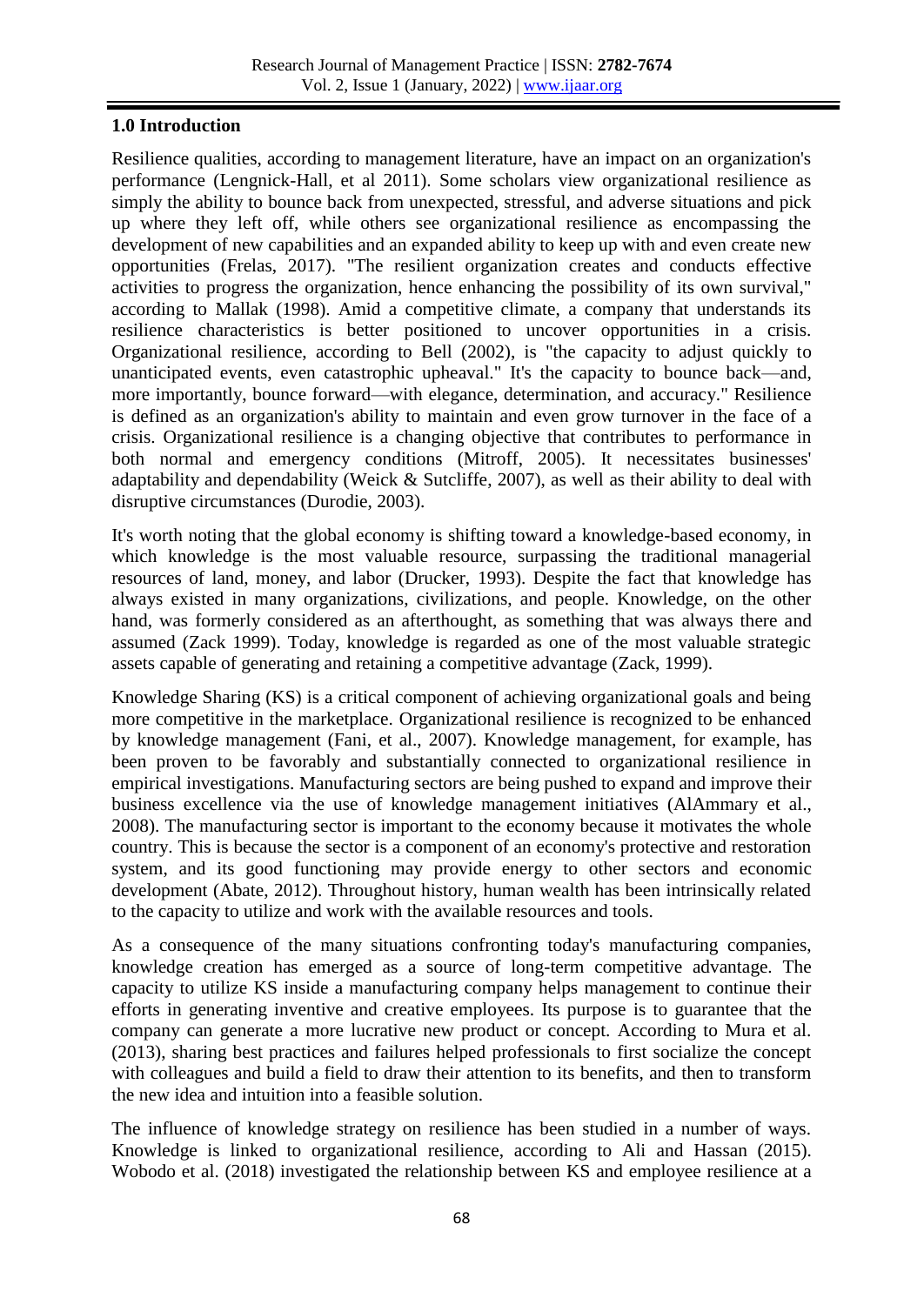tertiary institution in Port Harcourt, River state. The connection between knowledge management and organizational resilience is investigated by Amah and Umoh (2013). According to Hammerslery (2000), there is a link between the kind of incentive given and performance based on knowledge distribution. As a consequence, human resource managers must ensure that any remuneration policy is aligned with the organization's KS goal, and employee loyalty must be maintained to minimize undesirable attrition as a result of a lack of resilience. Despite these multiple research, there is a paucity of evidence on how KS affects Nigerian manufacturing enterprises' CR. This research examines the link between KS and CR of manufacturing enterprises in Rivers State, Nigeria, in order to close the gap that has been identified.

## **Statement of the problem**

With the growing importance of building resilience skills in a company, the issue of how to build resilient businesses in order for them to prosper and survive in unpredictable situations where change is constant becomes more important. The notion of organizational resilience arose from the necessity for businesses to stay on top of threats that might jeopardize their very existence and, as a result, adopt necessary preventative actions, also known as anticipatory measures. The necessity of organizational resilience has far-reaching implications for the company's overall position. Fortunately, we are presently seeing significant transformation, which Thurow (2003) refers to as the third industrial revolution. In this context, knowledge is acknowledged as a key aspect in assisting businesses in enhancing their resilience capacities by providing enough knowledge resources (Fani et al, 2015). In developing nations, policymakers often favor the industrial sector (LDCs). It is seen as a key driver of modernisation and skilled job development, as well as a major source of beneficial spillovers. Most manufacturing companies still struggle to comprehend the knowledge resource, and they lack an adequate theoretical framework for comprehending the manufacturing industries' activities in the knowledge-based economy. One of Green's (2006) concerns with KS is that retrieving information from repositories and making sense of the received data must take place inside the domain context and with the intended use in mind. While it is widely agreed that fear of offering incorrect information, fear of being viewed as a show off, and other factors inhibit employees' willingness to share knowledge. Majid and Yeung (2007) take it a step further and incorporate the concept of social ties. They claim that a lack of depth in employee connections is one factor leading to KS hurdles. "It is the group members' unique behaviors and the dynamics of their interaction that play a significant role in the KS process." Soller (2004) appears to concur with this view. Two impediments to social networking were identified by Chen and Yang (2007). The difficulty in getting relevant knowledge and the difficulty in finding suitable colleagues to communicate with are the two impediments. It may be argued that these hurdles were created by a lack of social interactions among students, as Majid and Yeung observed (2007). Despite several corporate studies on how to improve CR in Nigeria, empirical evidence on how KS affects the resilience of manufacturing firms in Nigeria is lacking. This research is based on the observation of a gap in the area of knowledge management. As a result, the primary goal of this research is to look at the link between knowledge sharing and manufacturing corporate resilience in Rivers State, Nigeria.

## **Objectives of the Study**

The specific objectives are to examine the relationship between

- i. organizational communication and adaptability.
- ii. organizational communication and robustness.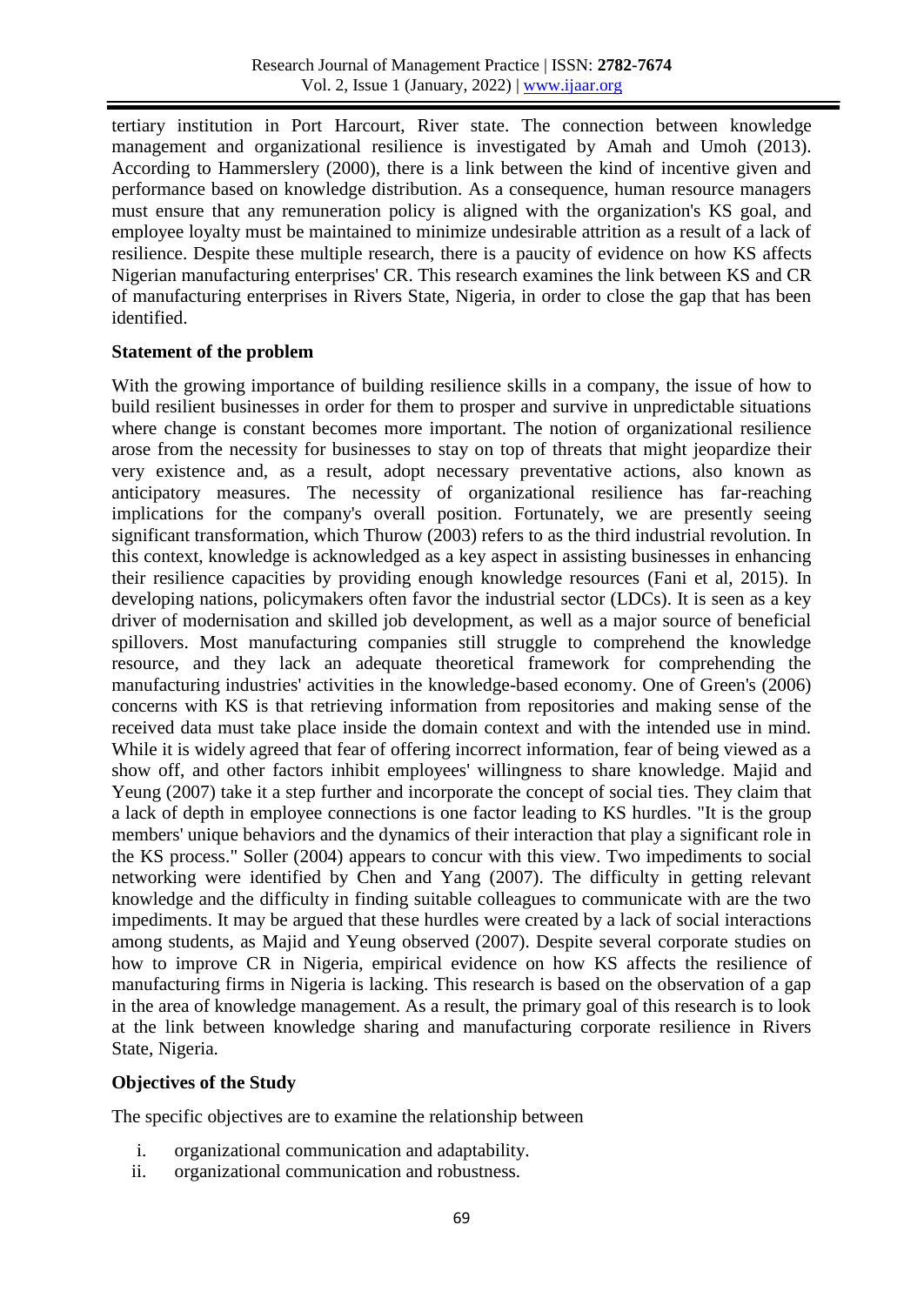- iii. training and development and adaptability.
- iv. training and development and robustness.

## **Research Question**

The following research questions were proffered as guide;

- i. What is the relationship between organizational communication and adaptability?
- ii. How does organizationalcommunication relate with robustness?
- iii. How does training and development relate with adaptability of manufacturing firms in Rivers State, Nigeria?
- iv. What is the relationship between training and development and Robustness?

## **Research Hypotheses**

These under listed hypotheses serve as tentative answer to the research questions;

**HO1:** There is no significant relationship between organisational communication and adaptability

**HO2:** There is no significant relationship between organisational communication and Robustness

**HO3:** There is no significant relationship between training and development and adaptability **HO4:** There is no significant relationship between training and development and Robustness

## **2.0 Review of Related Literature**

The research relies on a knowledge-based approach to knowledge management. The knowledge-based view (KBV) is a concept that arose from the RBT and claims that knowledge entrenched in people is the sole source of competitive advantages in the end (Grant, 1996). According to Chou (2011), a "knowledge-based vision of a business" implies that knowledge is one of the firm's most valuable resources and that the organization's goal is to integrate and develop useful knowledge. This idea applies to this study because sharing knowledge among workers increases the richness of knowledge in the company, which may assist and strengthen the organization's resilience.

## **Research model**



**Source:** Adapted from Ramayah, Yeap and Ignatius (2014); and Annareui, Battistella and Nonino (2020)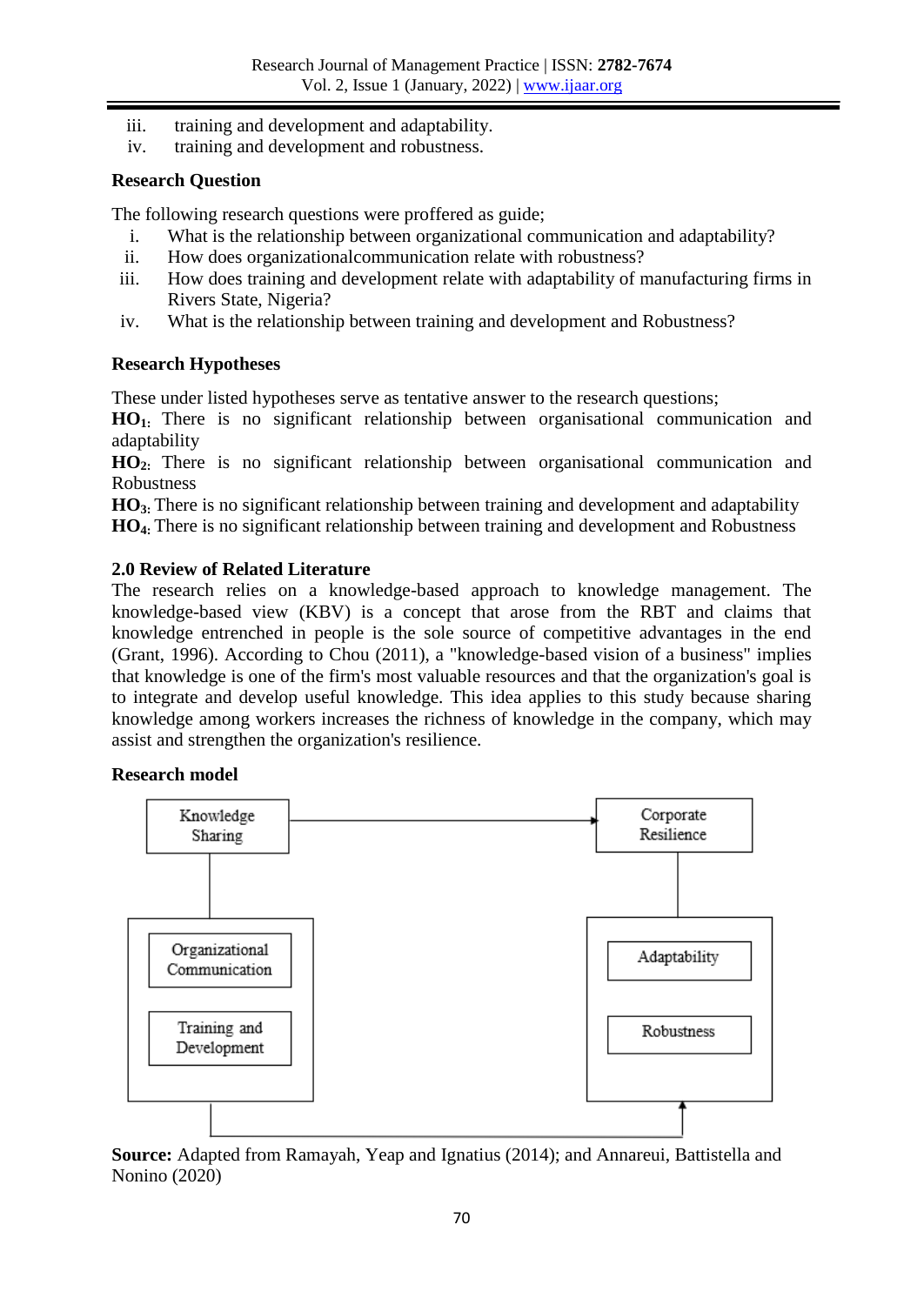# **Concept of Knowledge sharing (KS)**

Knowledge sharing is an activity in which individuals, friends, families, communities (for example, Wikipedia), or organizations share knowledge (specifically, information, skills, or expertise) (Serban and Luan, 2002). KS's ultimate purpose is to provide the appropriate stuff to the right people at the right time. As a result, the system must allow us to access relevant information and knowledge quickly and efficiently so that we can make better decisions and solve problems, according to Bukowitz and Williams (2007). In today's corporate world, KS has become a profit-generating resource (Cheng, Ho and Lau, 2009).

KS, according to Davenport and Prusak (1998), is a novel change in behavior. He said that just having knowledge in an organization is insufficient for it to be transferred and valued. To expand its value and produce new behavioral changes, it must be absorbed and utilized.

Reciprocity, along with trust, increases KS, according to Majid and Yeung (2007). The concept of reciprocity as a component of KS establishes a difference between KS and knowledge transfer; Lockspeiser et al. (2006) characterized the latter as peer tutoring. In terms of the function and value of knowledge management in an organization, Gehl (2015) points out that in the environment of big data, tensions and frictions emerge between the knowledge management process of KS and the output of the knowledge worker. The knowledge worker looks to be in a 'reciprocal and incompatible' conflict with KS, according to Koopman (2013), since "the knowledge worker is someone who is hard to share, while the knowledge is something that cannot exist until it is shared." Another source of friction and tension is the fact that, according to Husted and Michailova (2002), "individuals in organizations are naturally antagonistic to KS" and engage in "knowledge hoarding" (the refusal of the knowledge worker to share their knowledge). Ghel (2015) observes that until corporate data and knowledge are seen as key corporate assets, they will not be widely shared by firms.

Knowledge, according to Jelena et al., (2012), is made up of three components: strategy, cultural values, and process. A shift in strategy, procedures, organizational culture, and technology is required to optimize these values. This means that businesses must foster a knowledge-sharing culture among their workers, as well as implement a motivating approach that encourages individuals to share their knowledge rather than hoard it. According to Daghfous (2004), KS culture and practice aids in corporate success.

## **Organisational Communication**

Since guaranteeing open engagement with a free flow of information, controlling communication processes, and developing an open and flexible communication system brings large-scale advantages, effective communication is considered as a top priority at every firm today (Eisenberg et al, 2009). According to Kreps (1986), organization communication is a social collective in which individuals establish ritualized patterns of contact in order to coordinate their actions and efforts in the pursuit of personal and group objectives. When it comes to the interaction of people inside an organization, communication becomes critical. To achieve a shared understanding of the information supplied to each other, communication inside the company becomes critical (Szukala, 2001).

Communication is a social process that facilitates interaction and information exchange between the organization's departments and units, as well as its surroundings, for the purposes of the organization's operation and achievement of its goals. Members acquire relevant information about their organization and the changes that are taking place inside it, and they discuss crucial experiences in order to achieve the objectives of individuals,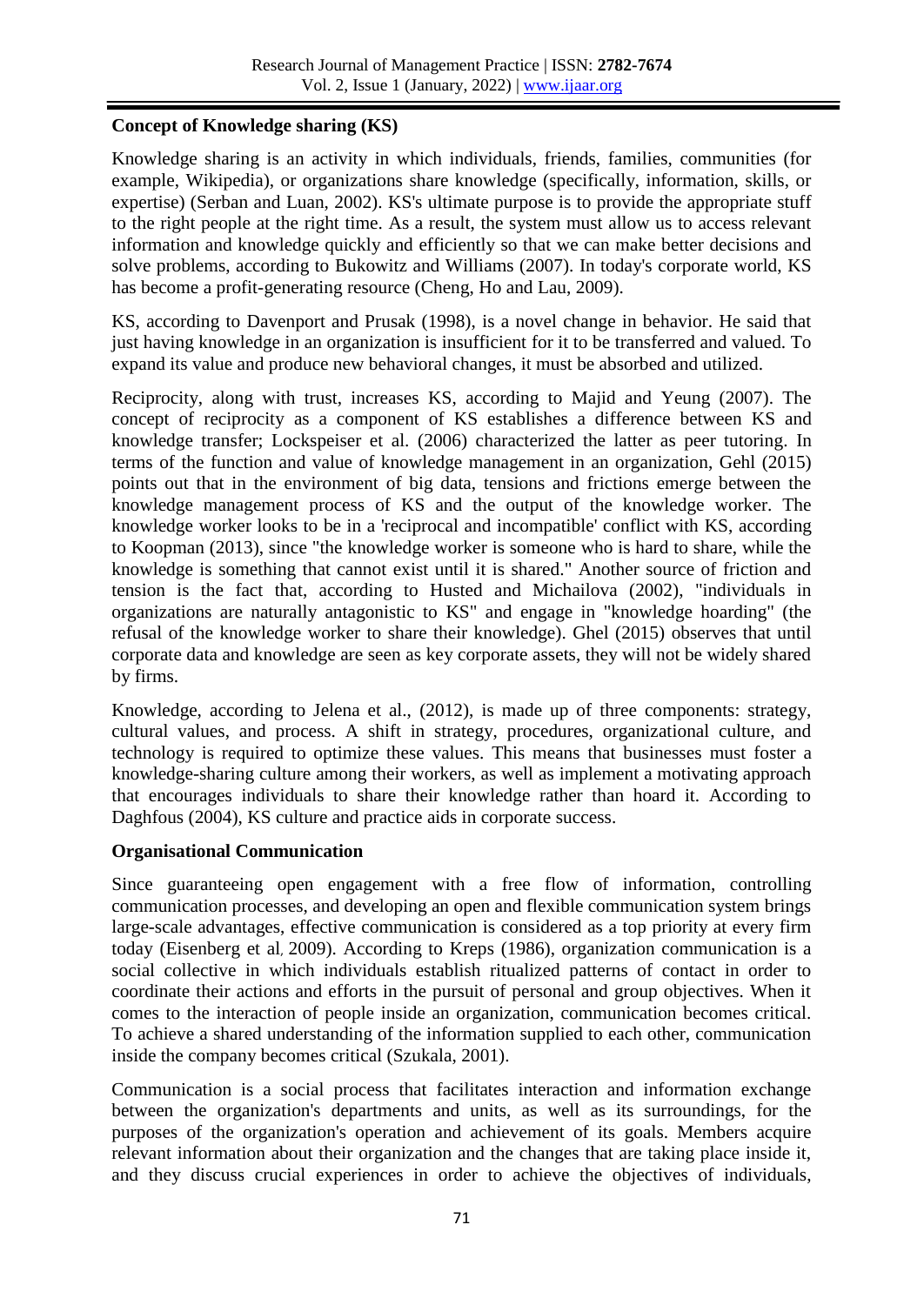collective groups, and the company as a whole (Cornelissen and Christensen (2010). communication is defined by Tourish and Hargie (2004) as the sending and receiving of messages among associated persons within a certain environment or setting in order to accomplish individual and collective objectives.

# **Training and Development (T&D)**

Learning, according to Dodgson (1993), is the process by which businesses build, supplement, and organize knowledge and routines around their activities and within their cultures, as well as adapt and develop efficiency by improving the use of their workforce's broad skills.

According to Drummond (2000), training entails the use of both formal and informal methods to transfer knowledge so that employees get the necessary abilities to deliver. On the other hand, development entails acquiring the skills, knowledge, and other behaviors required for or relevant to a project or activity (Australian Film Television and Radio School AFTRS, 2011). Employee development prepares them for roles inside the company and aids them in obtaining future employment (Drummond, 2000).

Organizations must invest heavily in T&D. T&D, according to Kum, Cowden, and Karodia (2014), allows an organization to adapt to changes in order to match the tastes and preferences of clients. It also promotes staff morale and enhances employee abilities, making them more efficient, eliminating waste and improving output. Additionally, T&D reduces staff turnover and allows for little oversight. Nonetheless, it decreases new employee learning time, lowers learning expenses, and encourages workers to stay loyal to the company (Armstrong, 2003). According to Desmone, Werner, and Harris (2002), the T&D process has four phases or steps. These include training needs assessment, training design, training execution, and training monitoring and evaluation.

## **Concept of Corporate resilience**

Resilience, according to Zaato and Ohemeng (2015), is "an organization's capacity to foresee significant events from developing patterns, continually adapt to change, and quickly bounce back from catastrophe when it comes." Adoptability, creativity, and adaptability are three main attributes that contribute to an organization's resilience, according to Vossen (1998). 'Resilience is a system's ability to withstand the stresses of environmental loading based on the combination/composition of the system pieces, their structural inter-linkages, and the way environmental change is transmitted and spread throughout the entire system,' according to Horne (1997). Resilience is a basic attribute present in individuals, groups, organizations, and systems in general to varied degrees. It provides for a good reaction to considerable change that breaks the anticipated sequence of occurrences without causing regressive or nonproductive behavior.'

IJet International Inc., a resilient organization, constantly monitors the world for changing threats and opportunities (e.g., risks, changes, and market changes) so that the negative consequences of destructive events can be avoided by acting appropriately before people and assets are harmed (2008). According to Mallak (1998), resilient companies take effective steps to advance. Furthermore, resilient businesses swiftly employ positive adaptive practices to adjust to the current environment, development and human resource development professionals, according to Reivich et al., (2002), can guide and strengthen employee resilience through training, mentoring, coaching, and other methods to maximize effective employee commitment, keeping in mind that resilience is dynamic in nature and can be improved. Madni (2007) defines resilience as the capacity to predict a perturbation, adjust to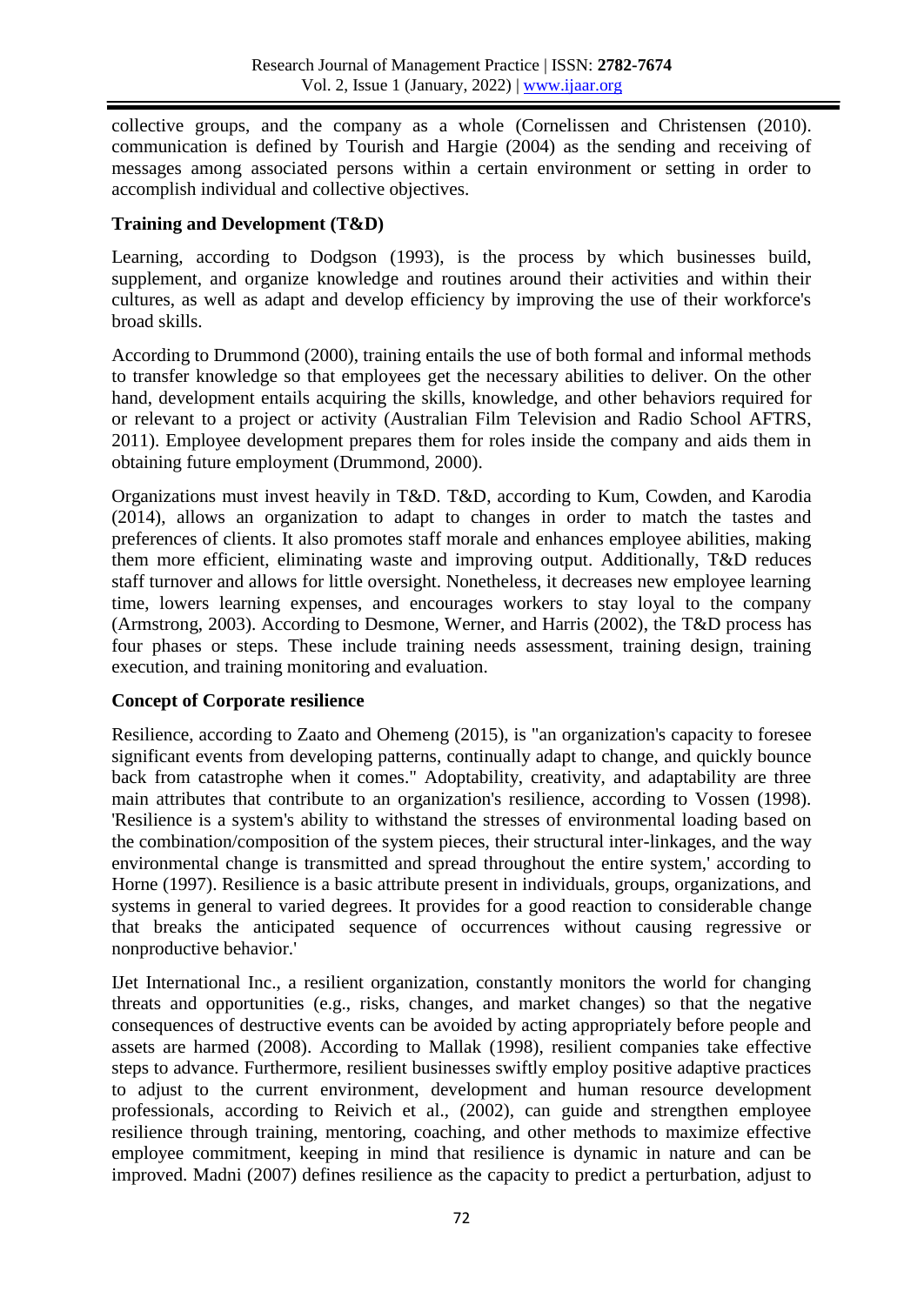it, and recover as much as feasible to the pre-perturbation condition. Many notions come from definitions of resilience, according to McManus et al. (2008), including knowledge of the environment, degree of preparedness, anticipation of disturbances, adaptability, capacity to recover, and so on. The capacity of organizations to absorb shock or create resilience in the face of environmental perturbations is a reflection of their preparedness. Managers of resilient businesses, according to Alastir (2010), should comprehend the environment in which they operate at the board level, and be aware of changes that may pose a risk to their people, facilities, activities, services, and supply chains. Managers, he claims, must comprehend the increasingly complex cultural, political, legal, regulatory, economic, technological, natural, and competitive context in which they operate, as well as monitor key issues and trends that may affect the organization's objectives and the perceptions and values of external stakeholders. According to Erica (2006), organizations that are unprepared for a crisis have severe economic consequences.

# **Adaptability**

Adaptability has recently been recognized as an important response option worthy of investigation and evaluation, not only to guide the selection of the best mitigation policies (Smit & Pilifosova, 2001). The ability of a system to adjust its structure in order to accommodate itself with the business environment is known as adaptability. Robustness, resilience, and agility are all aspects of adaptability.

Adaptability is defined by Dalziell and McManus (2004) strong leadership and a culture that promotes clear communication, solid working relationships, and a common goal across the firm. People are able to continually and continuously act to equal or surpass the demands of the company's operational environment in anticipation of, or in reaction to change, since the organization is inventive and creative. The capacity of an organization to adjust its behavior, structures, and processes in order to survive in the face of environmental change is referred to as adaptability (Denison, 2007). The capacity to translate the needs of the corporate environment into action is referred to as adaptability. Organizations operate as open systems in a complicated and unpredictable world. Organizations must constantly adjust to various degrees of environmental (Amah and Baridam, 2012). For the structure of an organization and its internal behaviors, environmental unpredictability is a significant variable (Daft, 1998). Organizations must have a good match between their internal structure and their surroundings. Adaptability helps organizations develop and use knowledge that is well-suited to changing environmental needs by facilitating various knowledge management activities such as knowledge generation, KS, and knowledge acquisition (Shahzad et al, 2013). To sustain high performance, adaptive organizations might change their processing processes and structure.

#### **Robustness**

Given the nature of volatility, unpredictability, and speed, they must continually maintain and strengthen their robustness. Robustness is the study of how systems may maintain their stability in the face of uncertainty. The capacity of a system to revert to an equilibrium state after being perturbed is referred to as robustness. This concept posits that a system has an equilibrium state (an attractor) to which it will return naturally. Without needing to modify their structure, robust firms may retain acceptable performance in a changing environment. This is often accomplished by including redundancies in task-resource allocation, which makes organizations more resilient to environmental changes and/or decision/processing failures. Because the issue characteristics, available resources, and agent skills may vary over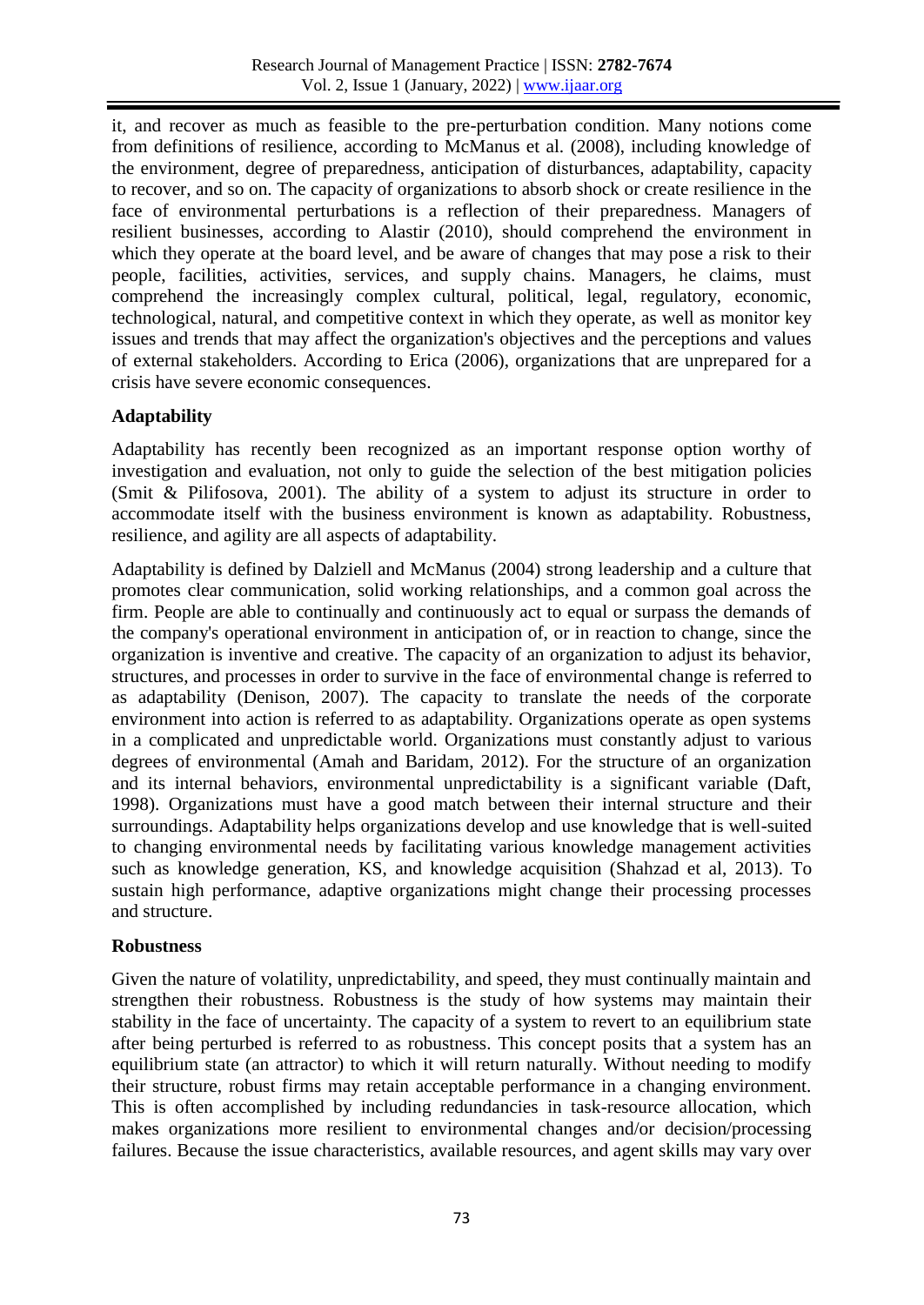time, achieving robustness in dynamic and semi-dynamic contexts is extremely difficult (Decker & Kamboj, 2009).

## **3.0 Methodology**

In order to achieve the earlier stated objectives, a survey was carried out among manufacturing firms in Rivers state. A total population of 125managers and supervisors from 22 selected manufacturing firms in Rivers state were identified in the study. However, the Krejcie and Morgan (1970) table for sample size determination was used to arrive at a total sample size of92. Thus, a total of 92questionnaires was distributed to managers and supervisors of the firms which served as the respondents of this study. The systematic sampling technique was used in this study. This technique was used because it gives a true representation of the entire population and reduces the tendency for researcher bias in selecting the sample case. The independent variable (knowledge sharing) was measured in terms of communication and training and development. Each construct was measured with five items. The test-retest reliability was used to test the internal consistency of the research instrument for the two dimensions, the instrument was deemed to be reliable with a Cronbach alpha value of 0.80 and 0.89 respectively. The dependent variable (corporate resilience) was measured in terms of adaptability and robustness. Each construct was measured with 5 items. The reliability of the items for adaptability and robustness gave a Cronbach value of 0.86 and 0.79 respectively. Items were rated on a 4-point Likert scale ranging from 1-strongly disagreed, 2-disagree, 3-agree and 4-strongly agreed. The Pearson product moment correlation statistical analysis was used in analyzing the earlier state hypotheses through the help of Statistical Package for Social Sciences (SPSS) version 21.

## **4.0 Result**

A total of 92 questionnaires was distributed to respondents, however, only 89 (97%) copies were retuned and, only 86 (93%) were well completed and used for the study. The hypotheses test was undertaken at a 95% confidence interval implying a 0.05 level of significance. The decision rule is set at a critical region of  $p > 0.05$  for acceptance of the null hypothesis and p < 0.05 for rejection of the null hypothesis.

## **Decision Rule:**

Where  $P < 0.05$  = Reject the null hypotheses

Where  $P > 0.05$  = Accept the null hypotheses

#### **Table 1: Communication and Adaptability**

| COLLETATIONS  |                            |               |              |  |
|---------------|----------------------------|---------------|--------------|--|
|               |                            | Communication | Adaptability |  |
|               |                            |               |              |  |
|               |                            |               |              |  |
| Communication | <b>Pearson Correlation</b> |               | $.515$ **    |  |
|               | $Sig. (2-tailed)$          |               | .000         |  |
|               | N                          | 86            | 86           |  |
| Adaptability  | Pearson Correlation        | $.515***$     |              |  |
|               | Sig. (2-tailed)            | .000          |              |  |
|               | N                          | 86            | 86           |  |

**Correlations**

\*\*. Correlation is significant at the 0.05 level (2-tailed).

*Source: Survey Data, 2021*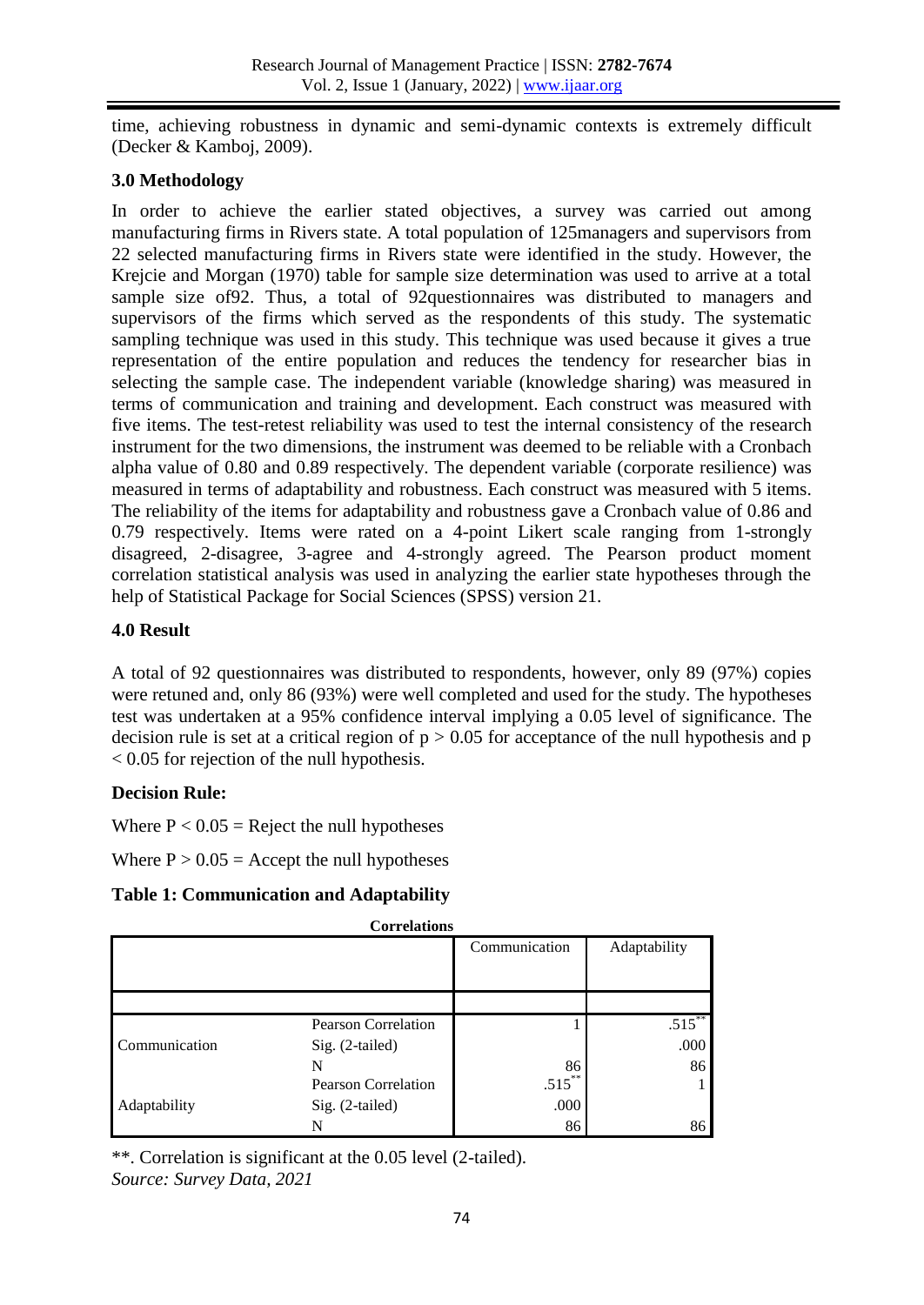The data analysis yielded a significant threshold of  $p<0.05$  (0.000 $<0.05$ ). The r = 0.515 indicates a strong positive relationship between the variables. As a result, the null hypothesis is rejected, whereas the alternative hypothesis is accepted.

## **Table 2: communication and Robustness**

| <b>Correlations</b> |                            |                                                  |            |  |
|---------------------|----------------------------|--------------------------------------------------|------------|--|
|                     |                            | Communication                                    | Robustness |  |
|                     |                            |                                                  |            |  |
|                     |                            |                                                  |            |  |
|                     |                            |                                                  |            |  |
| Communication       | <b>Pearson Correlation</b> |                                                  | $.499**$   |  |
|                     | Sig. (2-tailed)            |                                                  | .000       |  |
|                     | N                          | $\begin{array}{c} 86 \\ 499 \\ ^{*} \end{array}$ | 86         |  |
| Robustness          | <b>Pearson Correlation</b> |                                                  |            |  |
|                     | Sig. (2-tailed)            | .000                                             |            |  |
|                     | N                          | 86                                               | 86         |  |

\*\*. Correlation is significant at the 0.05 level (2-tailed). *Source: Survey Data, 2021*

The data analysis yielded a significant threshold of  $p<0.05$  (0.000 $<0.05$ ). The r = 0.499 indicates a strong positive relationship between the variables. As a result, the null hypothesis is rejected, whereas the alternative hypothesis is accepted.

## **Table 3: Training and development and Adaptability**

| <b>Correlations</b>      |                            |                             |              |  |  |
|--------------------------|----------------------------|-----------------------------|--------------|--|--|
|                          |                            | Training and<br>Development | Adaptability |  |  |
|                          |                            |                             |              |  |  |
|                          | <b>Pearson Correlation</b> |                             | $.719$ **    |  |  |
| Training and Development | $Sig. (2-tailed)$          |                             | .000         |  |  |
|                          |                            | 86                          | 86           |  |  |
| Adaptability             | <b>Pearson Correlation</b> | $.719***$                   |              |  |  |
|                          | Sig. (2-tailed)            | .000                        |              |  |  |
|                          |                            | 86                          | 86           |  |  |

\*\*. Correlation is significant at the 0.05 level (2-tailed). *Source: Survey Data, 2021*

The data analysis generated a  $p<0.05$  (0.000 $<0.05$ ) significant threshold. The r = 0.719 suggests that the variables have a significant positive association. The null hypothesis is therefore rejected, whereas the alternative hypothesis is accepted.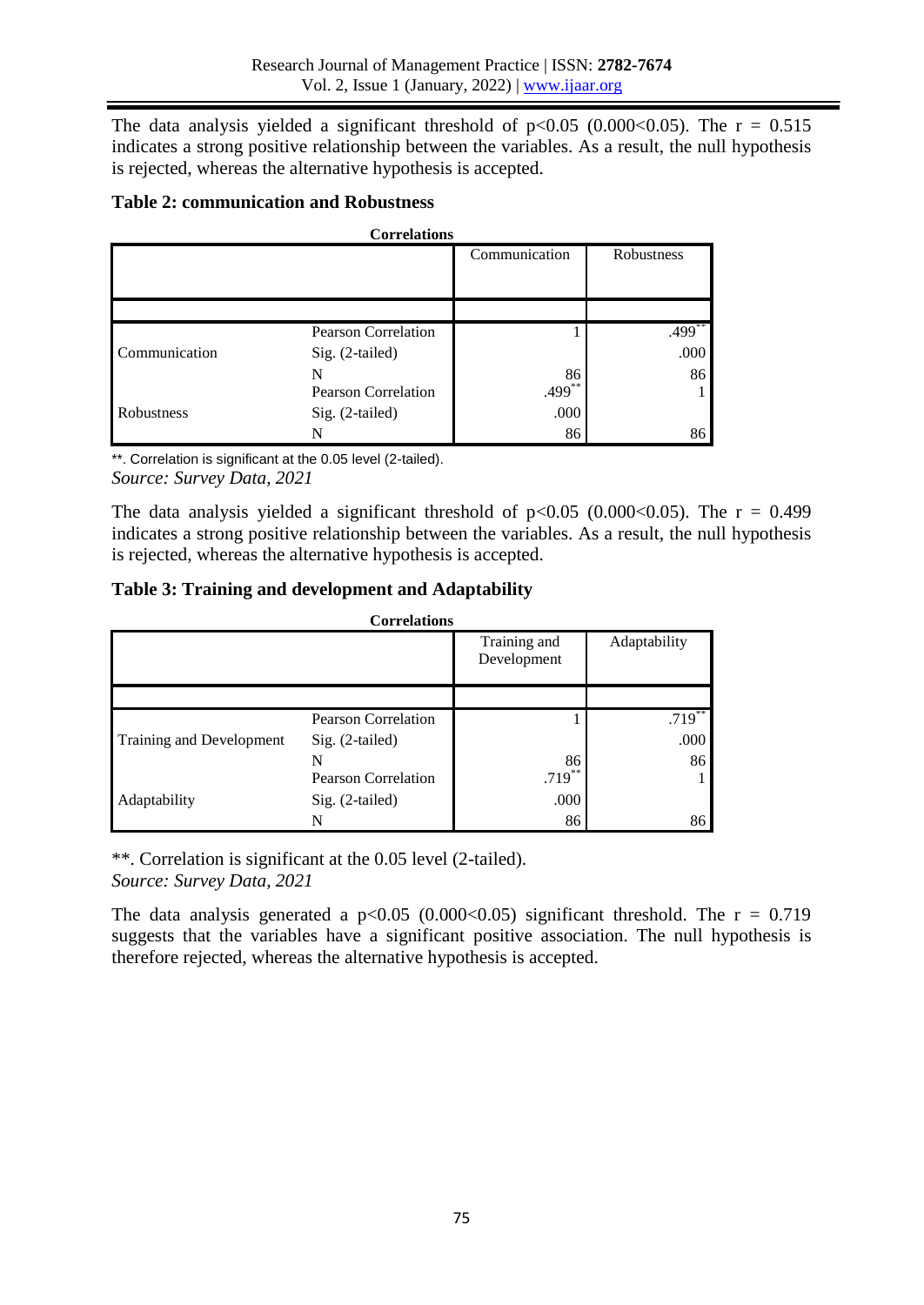| <b>Correlations</b>             |                            |                             |            |  |
|---------------------------------|----------------------------|-----------------------------|------------|--|
|                                 |                            | Training and<br>Development | Robustness |  |
|                                 |                            |                             |            |  |
| <b>Training and Development</b> | <b>Pearson Correlation</b> |                             | $.521***$  |  |
|                                 | $Sig. (2-tailed)$          |                             | .000       |  |
|                                 |                            | 86                          | 86         |  |
| Robustness                      | <b>Pearson Correlation</b> | **<br>.521                  |            |  |
|                                 | Sig. (2-tailed)            | .000                        |            |  |
|                                 |                            | 86                          | 86         |  |

## **Table 4: Training and development and Robustness**

\*\*. Correlation is significant at the 0.05 level (2-tailed). *Source: Survey Data, 2021*

The data analysis yielded a significant threshold of  $p<0.05$  (0.000 $<0.05$ ). The r = 0.521 indicates a strong positive relationship between the variables. As a result, the null hypothesis is rejected, whereas the alternative hypothesis is accepted.

## **5.0 Discussion of Findings**

The following emanates from the findings of the study;

## **Communication and Adaptability**

Table 1 revealed a substantial positive association between communication and adaptability. This link exists because the p-value  $(p=0.000 0.05)$  was lower than the threshold of significance. The null hypothesis was therefore rejected, but the alternative hypothesis was accepted. Furthermore, the spearman correlation coefficient demonstrated a.515 link between communication and robustness. This demonstrates that communication and adaptability have a good connection. As a result, good communicators are required for firms to succeed. This study agrees with Eshraghi and Salehi (2010), who claim that communication aids in acclimating to changes via individual and innovation and adaptability.

## **Communication and Robustness**

Table 2 revealed a substantial positive association between communication and robustness. This link exists because the p-value  $(p=0.000 0.05)$  was lower than the threshold of significance. The null hypothesis was therefore rejected, but the alternative hypothesis was accepted. Furthermore, the spearman correlation coefficient demonstrated a.499 link between communication and robustness. This demonstrates that communication and robustness have a good connection. Effective communication improves the organization's stability in the face of external changes. Davenport and Prusak (1998) asserted that knowledge sharing is a new change in behavior; Kamboj and Decker (2009) assert that robust organizations can maintain acceptable performance in a changing environment without having to change structure; and Szukala (2001) asserts that communication within the organization becomes important to create a common understanding of the information presented to each other.

## **Adaptability and Training and Development**

Table three revealed a considerable positive association between T&D and adaptability. This link exists because the p-value  $(p=0.000 0.05)$  was lower than the threshold of significance. The null hypothesis was therefore rejected, but the alternative hypothesis was accepted.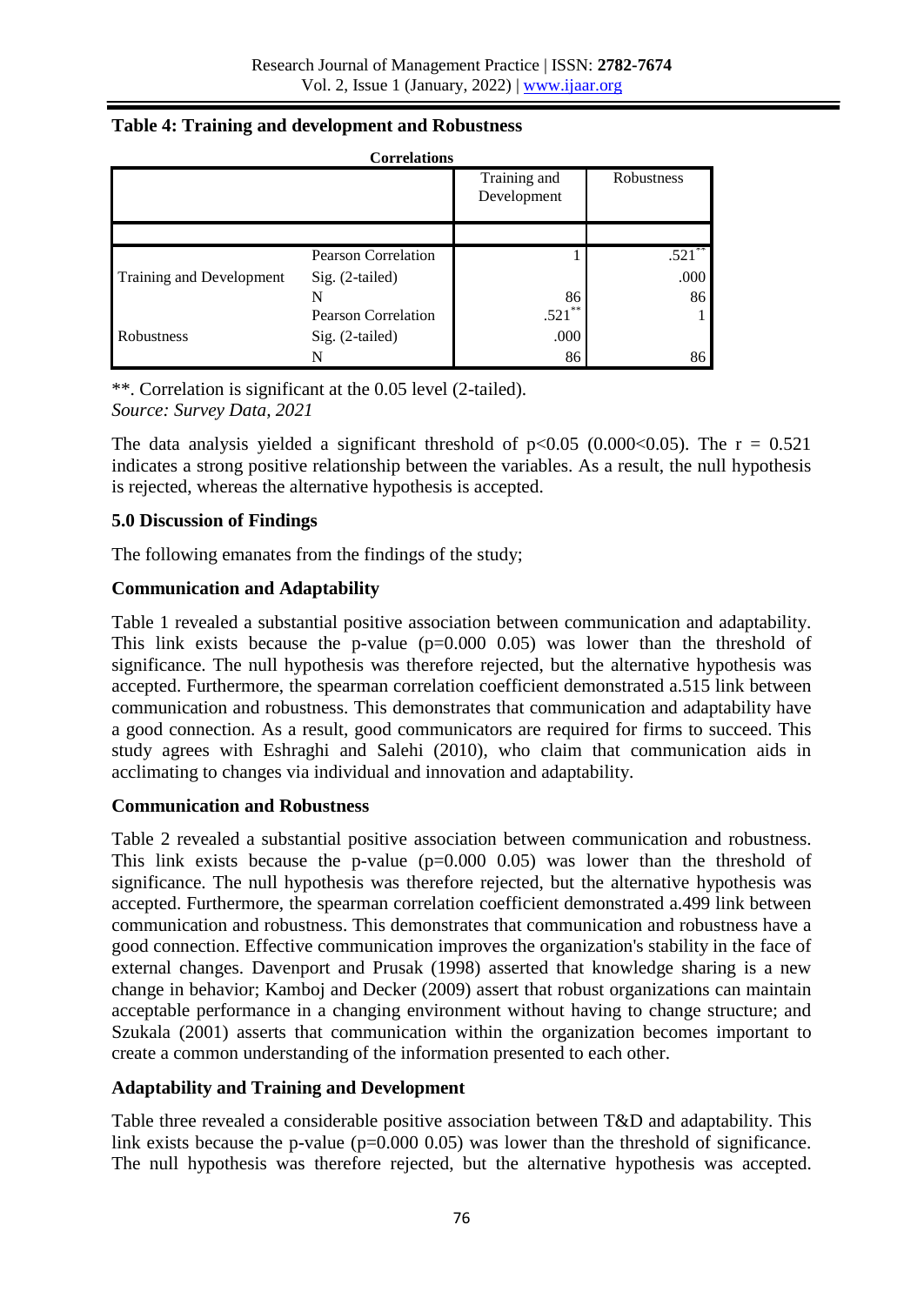Furthermore, according to the spearman correlation coefficient, T&D correlates with adaptability at a rate of.719. This demonstrates a clear link between T&D and adaptability. An organization's ability to adapt to change is aided through T&D. This research supports Dodgson's (1993) findings, which claim that learning is essential since it is a "requirement for adaptability and enhanced efficiency in times of change." Improvements in an organization's capacity to learn will, in turn, boost its ability to adapt. Furthermore, according to Karaevli and Hall (2006), employees' adaptive actions are inextricably tied to their learning, and the combination of these two characteristics is a crucial indicator of great performance.

## **Robustness and Training and Development**

Table 4 revealed a substantial positive association between T&D and robustness. This link exists because the p-value ( $p=0.000$  0.05) was lower than the threshold of significance. The null hypothesis was therefore rejected, but the alternative hypothesis was accepted. Furthermore, the spearman correlation value of.521 demonstrated that T&D are related to robustness. This demonstrates a link between robustness and T&D. Employees who get T&D are more likely to stay steady in the face of adversity. This conclusion is backed up by Ekhsan and Othman (2009), who claim that T&D has an impact on staff productivity and profitability. Furthermore, T&D have an impact on the efficiency and effectiveness of staff.

## **6.0 Conclusion and Recommendation**

Knowledge sharing's ultimate purpose is to provide the appropriate stuff to the right people at the right time. Knowledge sharing culture and practice aids company success by allowing it to predict significant events from developing trends and quickly recover from disasters when they occur. In comparison to other metrics of knowledge sharing, the study's results clearly show that training and development have the greatest impact on corporate resilience. The following suggestions are made by the study;

- 1. Manufacturing company executives should encourage their employees to be more resilient at work by establishing knowledge-sharing systems inside the company.
- 2. Nigerian manufacturing firms should continue to improve their knowledge management procedures, particularly knowledge acquisition, knowledge storage, knowledge sharing, and knowledge usage in their daily operations, as this is a definite way to ensure their long-term resilience.
- 3. Manufacturing companies in the Rivers State should use an effective communication strategy to develop a culture of resilience in their employees at all levels.
- 4. Manufacturing companies in Rivers state should keep inviting specialists to teach their personnel so that they may benefit from globally recognized best practices in knowledge management and resilience.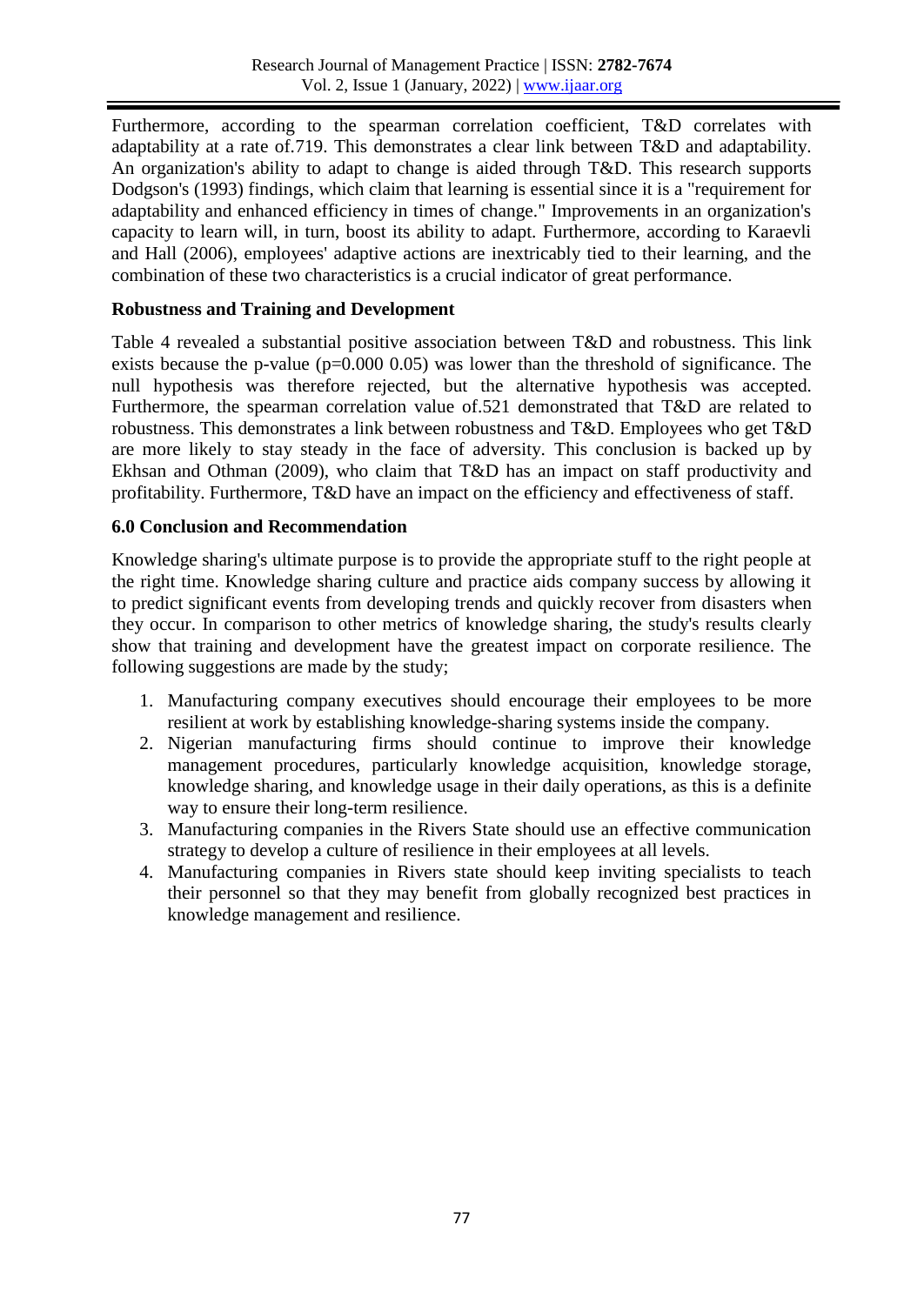#### **References**

- AlAmmary, J., & Fung, C.C. (2008). Knowledge management strategic alignment in the Gulf cooperation council countries. *The Electronic Journal of Knowledge Management*, 6 (2), 75-84.
- Alastir M. (2010). Organizational resilience. understanding the concept and its application. Australia, Torrens Resilience Institute.
- Alharthy, A., Sohaib, O. & Hawryszkiewycz, I. (2018). The impact of knowledge creation on organizational resilience towards organizational performance. 27TH International Conference on Information Systems Development. ISD Lund, Sweden.
- Amah, E & Baridam, D (2012) Adaptability and organizational effectiveness: a study of the Nigerian banking industry. International Journal of Business and Management Tomorrow. 2(3), 122-131.
- Armstrong, M. (2003). *A handbook of human resources management* (8ed.). London: Kogan Page.
- Australian Film Television and Radio School (2011). Training and development policy. Australian Film Television and Radio School.
- Barr, S. & Hall, S. (2011), Exploring a model of organizational adaptability. university of science and technology, Santa Fe Institute Complex Systems Summer School.
- Bell M. (2002). *The five principles of organizational resilience*. Gartner Inc., Stamford, Connecticut.
- Chen, I.Y.L. & Yang, S.J.H., (2007). A social network-based system for supporting interactive collaboration in knowledge sharing over peer-to-peer network. *International Journal of Human Computer Studies, 66*(1), 36-50.
- Cheng, M. Y., Ho, J. S. Y., & Lau, P. M. (2009). Knowledge sharing in academic institutions: a study of Multimedia University Malaysia. *Electronic Journal of Knowledge Management, 7*(3), 313-324.
- Chou, C. (2011). A framework for aligning strategic positioning and knowledge management system. *Information Technology Journal, 10* (8), 1594-1600.
- Christensen, L.T., & Cornelissen, J. (2011). Bridging Corporate and Organizational Communication: Review, Development, and the Look to the Future. *Management Communication Quarterly, 25*(3), 383-414.
- Daft, R.L. (1998). Organization theory and design, 6th ed. Cincinnati, Ohio, South-western College Publishing.
- Daghfous, A. (2004). Absorptive capacity and the implementation of knowledge-intensive best practices, SAM. *Advanced Management of Journal, 69* (2), 21-27
- Dalziell, E.P. & McManus, C. (2004). *Resilience, vulnerability, and adaptive capacity: implications for systems performance*. New Zealand, University of Canterbury.
- Davenport, T., &Prusak, L. (1998). *Working knowledge: Managing what your organization knows*. Boston: Harvard Business School Press
- Deetz, S. (2001). Conceptual Foundations. In F. M. Jablin& L. L. Putnam (Eds.), *The new handbook of organizational communication: Advances in theory, research, and methods* (pp. 3–46). Thousand Oaks, CA: Sage.
- Desimone, R.L., Werner, J.M. & Harris, D.M. (2002). *Human Resource Development* (3rd ed). Orlando: Harcourt College Publishers.
- Drucker, P. (1993) *Post-capitalist society* (Oxford: Butterworth Heinemann). Evans, J. & Lindsay. W. (1999). *The management and control of quality* 4th Edition (St Paul, MN: West Publishing Company).
- Drummond, H. (2000). *Effective management: A hand book for manager*. London: Kogan Page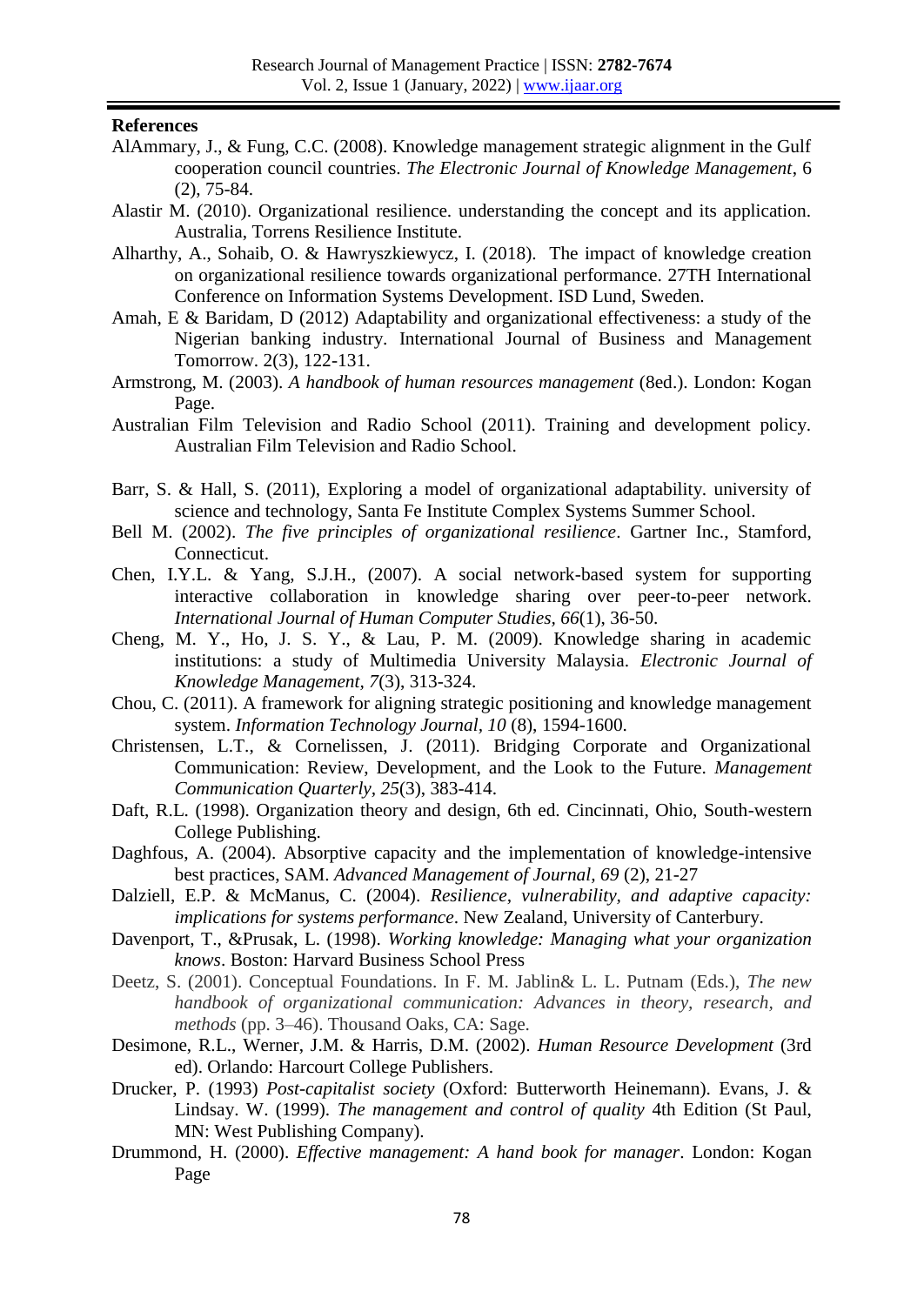- Eisenberg, E.M., Goodall Jr., H.L., & Trethewey, A. (2009). Organizational Communication. Balancing Creativity and Constraint. Boston, NY: Bedford/St Martin's.
- Ekhsan, A. & Othman, A. (2009). Recruitment/selection and training/development practices: Value-added contribution towards organizational effectiveness, *Annals of University ofBucharest Economic and Administrative Series*, 3(1), 73-100.
- Erica Saville (2006) Resilience: What does it mean for an organization? CAE Bulletin, March.
- Eshraghi, H., & Salehi, L. (2010). The Effect of Organizational Communications System on Interpersonal Conflict in Physical Education Offices of Isfahan Province, Iran. World Academy of Science, Engineering and Technology, 66, 683-688.
- Fani, A. A., and Fard, H. D. 2015. "Knowledge Management and Organizational Resilience in Iranian Public Organizations," *Information and Knowledge Management*, pp. 32- 43.
- FRELAS, M. 2017. *The impact of knowledge management processes on organizational resilience: data mining as an instrument of measurement*. Robert Gordon University, DInfSci thesis. Hosted on OpenAIR.
- Gehl, R. W. (2015). Sharing, knowledge management and big data: A partial genealogy of the data scientist. *European Journal of Cultural Studies, 18* (4-5), 413-428.
- Grant, R. M. (1996). Prospering in dynamically-competitive environments: Organizational capability as knowledge integration. *Organization Science, 7*, 375-387.
- Green, A. (2006). Knowledge Valuation. The starting block: enterprise (business) intelligence – evolving towards knowledge valuation. *The Journal of Information and Knowledge Management Systems, 36* (3), 267-277.
- Horne III, J. F. (1997). The coming age of organizational resilience. *Business Forum, 22* (2- 3), 24
- Husted, S. & Michailova, S. (2002). Diagnosing and fighting knowledge-sharing hostility. Organizational Dynamics, 31, 60-73.
- Jelena, R., Vesna, B.V. & Mojca, I.S. (2012). The impact of knowledge management of organizational performance. *Journal of Economic and Business Review, 4* (2) 147- 168
- Kamboj, K. & Decker, K. S. (2009). *Exploring robustness in the context of organizational self-design.* Department of computer and information sciences. University of Delaware Newark, DE 19716, USA.
- Karaevli, A. & Hall, D.T. (2006). How career variety promotes the adaptability of managers. A theoretical model. *Journal of Vocational Behaviour*, 69 (3), 359-373.
- Koopman, C. (2013). Genealogy as Critique: Foucault and the Problems of Modernity. Bloomington, IN: Indiana University Press.
- Kreps, G. L. (1986). *Organizational communication*. New York: Longman.
- Kreps, G.L. (1990). *Organizational communication. theory and practice*. Northern Illinois: Longman.
- Kum, F.D., Cowden, R. & Karodi, A.M. (2014). The impact of training and development on employee performance: A case study of Escon Consulting. *Singaporean Journal of Business, Economics and Management Studies*, 3(3), 72-105.
- Lengnick-Hall, C. A., Beck, T. E., & Lengnick-Hall, M. L. (2011), Developing a capacity for organizational resilience through strategic human resource management. *Human Resource Management Review* 21(3), 243-255.
- Lockspeiser, T.M. (2006). Understanding the experience of being taught by peers: the value of social and cognitive congruence. *Advances in Health Sciences Education [online], 13*(3), 361-372.